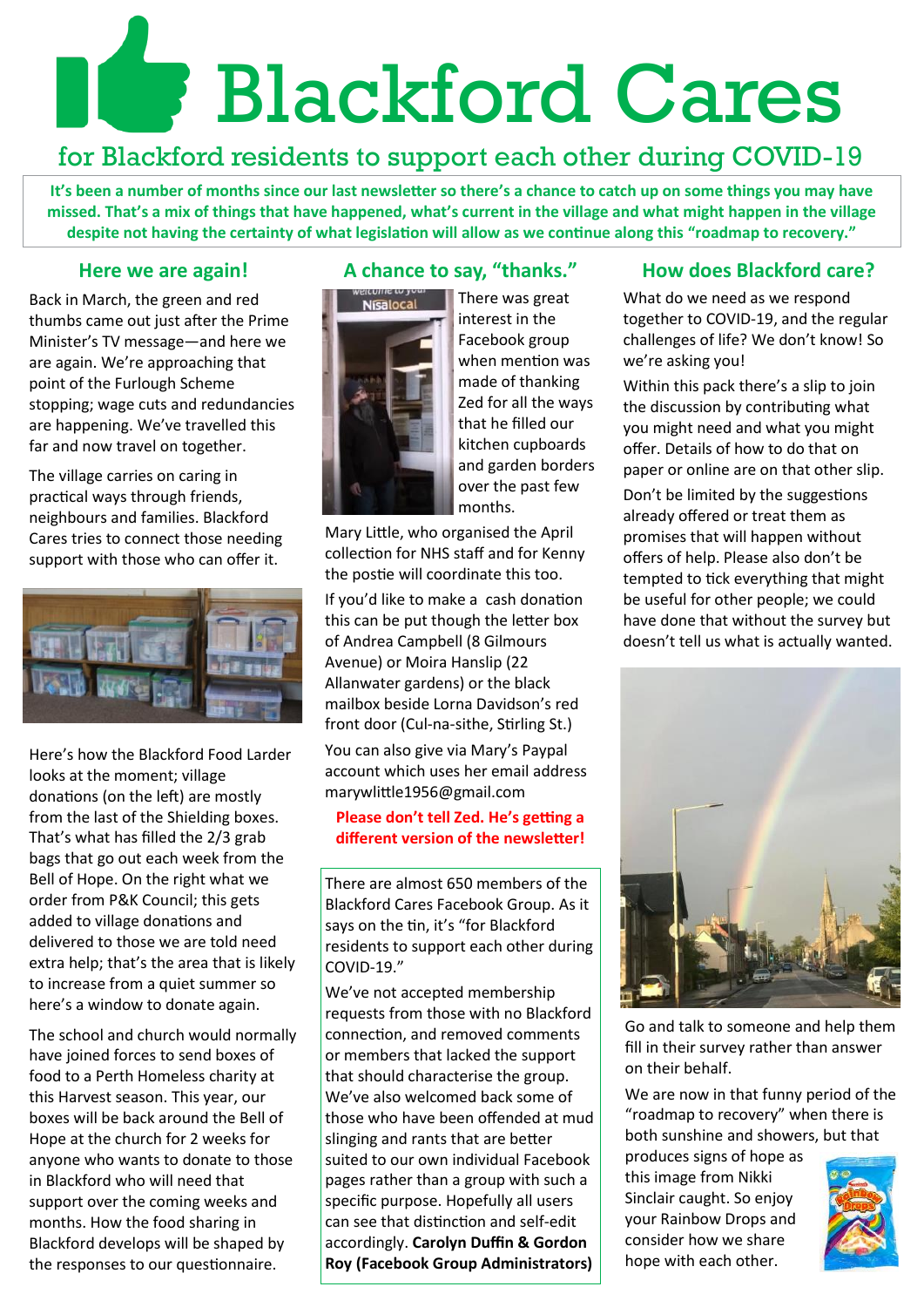

**How are your Sunflowers?**

We gave out seeds with the first news letter back in April and these are just two of the images that have made it into the Facebook Group.

There was no formal competition but you're a winner if you managed to surprise yourself—or someone else with how well you did.



Did you pick up any ideas and tips at "Blackford Shares" which saw various village gardens open at the end of August. Thanks to those who put themselves up for visitors and shared their wisdom and experience.

Can you do it again please?

**The Blackford 500**

The last maildrop we did around the village, sorry not the farms that time, was the weekend at the end of June when we walked 500 miles and then walked 500 more.

A very small sample of those who recorded each of the 1000 miles was around when the final mile was completed. The Bizarre Bazaar saw a number of unwanted items find new homes as we looped past car boots and tables of wares for sale.

# **Come on dog owners, we need to pick up our act**

It's become a feature of the Facebook group to get a picture of dog poo left on pavements by, at best, inconsiderate owners. We'll have to conclude that those owners don't read those posts so we'll mention it here and hope they get the message. If you've missed those posts we'd like to give you a sample but rather than offend

you with real poo, here's shampoo.







There may have been no Blackford Highland Games this year but that didn't stop Ailsa Sloan heading to the Games Field that Saturday afternoon. She was rewarded like the winner of the first games with a 10 shilling prize. This was one of the many Blackford stories covered by The Courier or the Perthshire Advertiser.

# **Blackford Highland Games** The 150th Gathering. Saturday 29th May 2021

David Wallace was also flying the flag for Blackford in the local press when he climbed the height of Everest by ascending Kinpauch Hill (across the A9) 60 times in one very long June Saturday.

He was no doubt glad of his day of rest before returning the landscaping business on Monday.





The National Lottery Community Fund are still dining out on our Village BBQ which they funded as part of Blackford's Lockdown Gala Week in June. They used some of these images (with family permissions) in their own promotional press release video last month. Perhaps you fried your sausages for breakfast or BBQ'd in the street like the folks at Newton of Buttergrass (left). Thanks to the crowd of volunteers who delivered supplies around that Saturday morning (right).



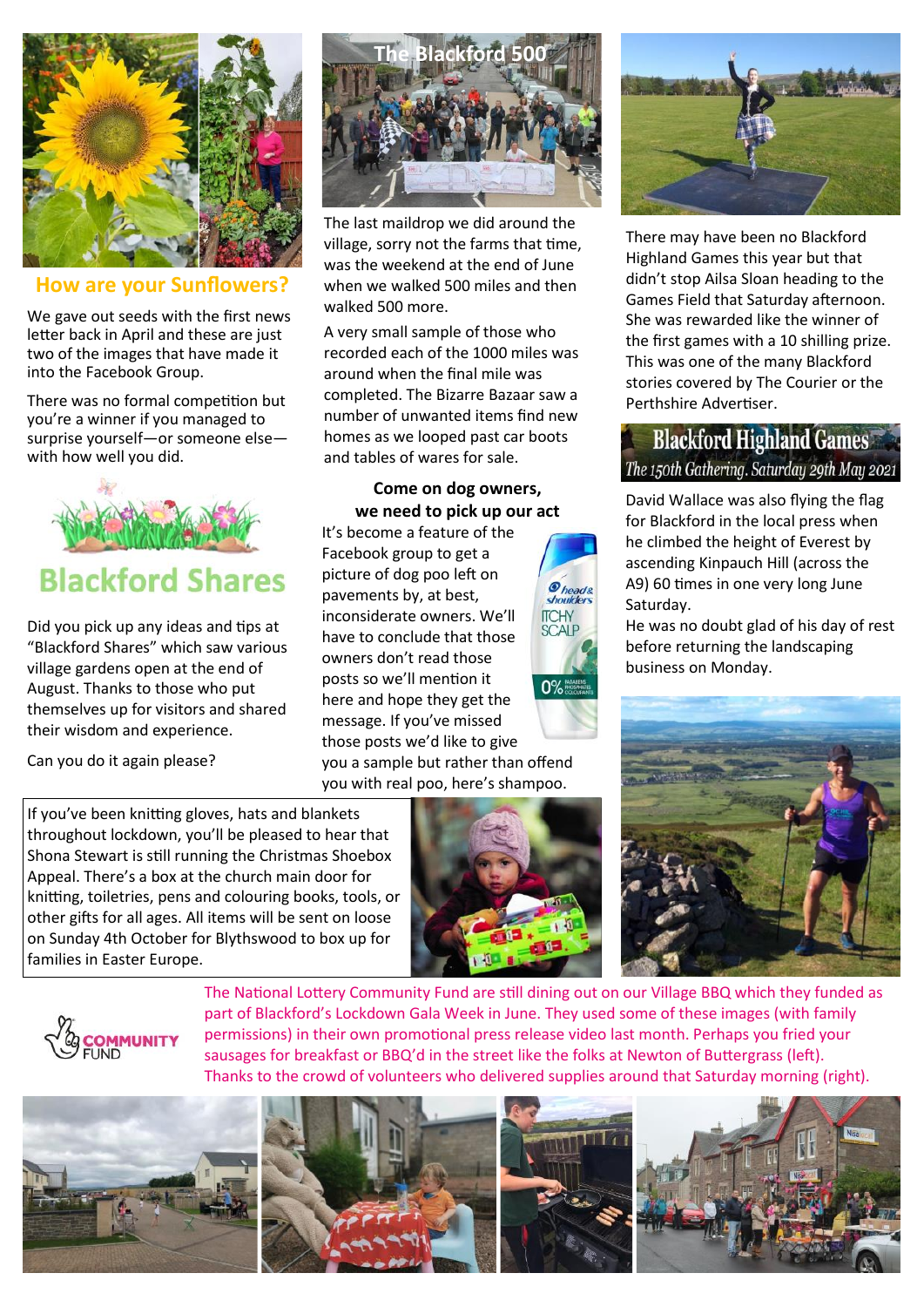

Many of us found our way to Carsebreck in the spring thanks to directions, photos and advice from Bob Watkinson. We asked him to tell us more about the other visitors who have been finding their way there for hundreds of years.

"Many of you will have seen the arrival of our feathered winter companions coming in waves from Greenland and Iceland, a journey of 1600 miles. These are, in the main, pink-footed geese with smaller numbers of greylag geese.

They feed in the fields all over the area and at their peak in late October and November there will be many thousands roosting each night at Carsebreck and a few hundred on Whitemuir. It's well worth going out to the old ruin above the Carsebreck loch just before dusk and watching them come in, wave upon wave of them. Carsebreck is of international importance as a roost for wintering pinkfooted, greylag geese and other wintering waterfowl so please be careful to keep hidden and quiet as they are very easily disturbed.

After the peak in November many will fly on to wintering grounds further south, mostly in the UK with a few finding their way to mainland Europe. Then, in

February the numbers increase at Carsebreck again as the migration happens in reverse. By April, they are all home in their summer breeding grounds.

What many people may not know is that across the A9 from the petrol station is a Pictish standing stone that has possibly been there from as early as the 5th century. If you look carefully at it, you may just see the faint carvings of a goose and wing representation. It seems the arrival of the geese has been a thing here for a long, long time.





The church have been busy throughout the lockdown and reopened the building this month. Planned removal of pews, even if it did lead to unplanned repairs to the floor, has opened up the space that's very useful now and beyond COVID-19—yes there will be something beyond COVID-19.

You'll have to actually come inside to appreciate the changes as we're looking forward to having the doors open a lot more. (We were working out a Macmillan Coffee Morning for this week until "restrictions tightened.") Our Sunday services are at 10am in the building but also accessible on our website and we deliver a printed programme of what we would have sung along with what was said each week as we work and pray through this challenging time.

#### **Blackford Bowling Club** It's been a short season at the Bowling Club and we will be having the closing day for members **The Sandy McGregor Trophy** on Saturday 3rd October, 2pm for 2.30pm assuming COVID-19 guidelines still allow this to happen

Blackford Gala Week had many new highlights as we adjusted to the special circumstances of 2020

The Scarecrow competition really took off with over 80 homes for our judges from Muthill Gala to get around. The Art Competition was judged by anyone who wanted to vote through the Gala Facebook page. The Senior Citizens' afternoon tea had to be enjoyed in their own home (and very much was) once it had been delivered on a very wet Wednesday by village volunteers. The Gala Concert saw live and recorded musical contributions from across the village, plus several winners' envelopes opened by Gala Queen, Emily Sinclair before we Zoomed into each winner's house to congratulate them. The finale was the video produced by Ben Norris showcasing so much village talent; who knew that so many people could almost clap their hands in time with a beat? If you've still not seen it go to youtube.com and search "Happy—Blackford Lockdown Orchestra" and wish that you had got involved after all.